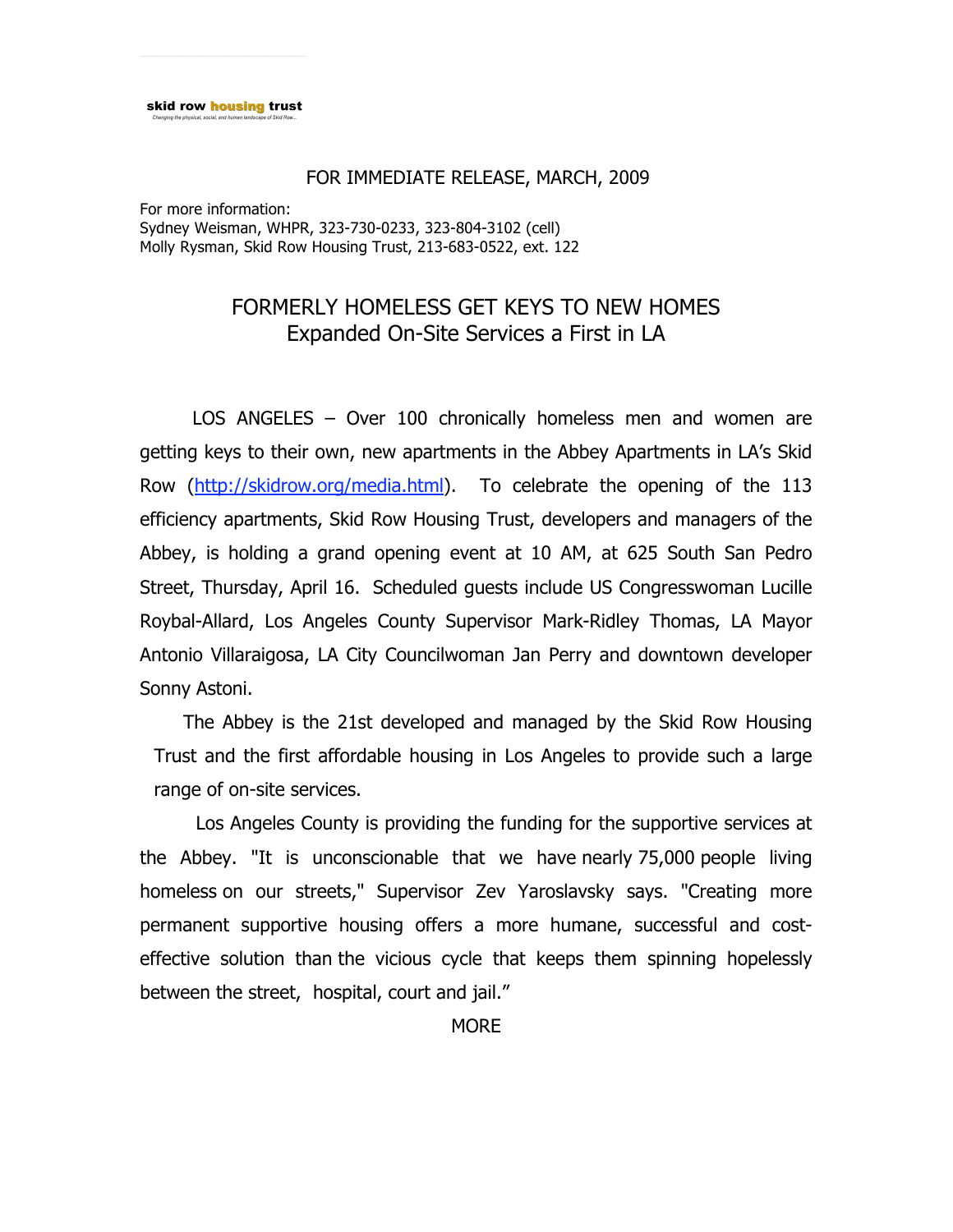## ABBEY APARTMENTS OPEN, MARCH, 2009 PAGE 2

Los Angeles City Councilwoman Jan Perry, whose 9<sup>th</sup> Council District includes Skid Row, has worked with the Trust to enable development of permanent supportive housing. "The opening of the Abbey is another significant step forward for Los Angeles to embrace permanent supportive housing," she says. "Permanent supportive housing has helped other cities, from Seattle to New York, reduce their homelessness. We can do that too."

The Skid Row Trust is recognized as a national leader in developing affordable permanent supportive housing. "We have always operated on the idea that permanent supportive housing is the most effective way to reduce homelessness and give the formerly homeless men and women their lives back," says Mike Alvidrez, Executive Director of the Trust. "Permanent supportive housing succeeds because it stabilizes residents so that treatment works.

"We've expanded the range of service in our new building because, after 20 years in this business, each new building helps us learn what more we can do for our residents," he says. "What we've learned has informed the design of the Abbey."

The Abbey, designed by the award winning Koning-Eizenberg Architecture firm of Santa Monica, like other Trust developments, sets a standard for affordable housing design. The Trust places a strong emphasis on good design in order to improve the community and give residents pride in their new home. A leader in the US for its standards, Trust buildings are also designed to enhance a rapidly changing downtown Los Angeles.

Funded with city, county, state and federal money, the Abbey provides subsidized rents and medical, mental health and social services. Many of the formerly homeless are addicts, have mental and physical disabilities and suffer from illness. At the Abbey, they will be an elevator ride away from treatment that meets these challenges.

**MORE**